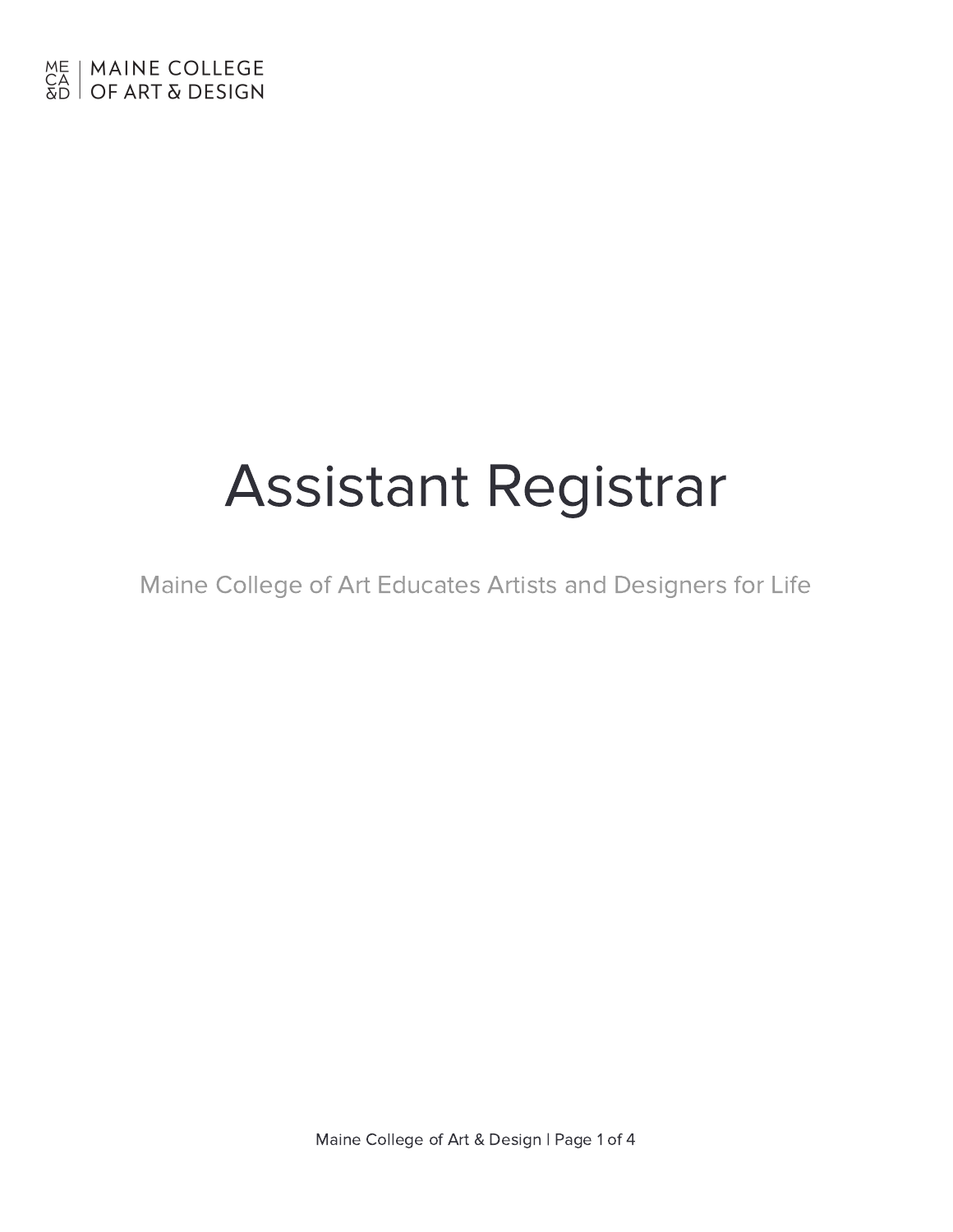## ME | MAINE COLLEGE<br>CA | OF ART & DESIGN

## Position Overview

The Assistant Registrar supports the primary mission of the College and the Registrar's Office through ensuring integrity and security of academic records. The position serves the internal community and external agencies regarding student records, statistical information, academic advising, and institutional reporting for the BFA, Graduate Programs, Professional Studies as well as PreCollege. The Registrar's Office staff work closely with the Technology Department with regards to data import and export processes and relational database concepts. The candidate will oversee a variety of database-related tasks and office procedures/functions. Maine College of Art and Design recognizes that diversity is integral to the academic experience and strives to foster an inclusive culture defined by respect, equity and social responsibility. All employees are expected to actively support these values.

## The Successful Candidate

To achieve success in this role, it will require:

- Supporting activities in the Registrar's office to include:
	- In collaboration with the Registrar, co-lead the strategic priority to rebuild the course catalog degree path logic and deploy a new online registration system;
	- o Accurate data entry and software proficiency (Slate, Canvas, Jenzabar and Excel);
	- Transfer evaluations & transfer credit processing for incoming and current students;
	- Maintaining Google calendars for each classroom outside of database;
	- Maintenance of academic record archives;
	- Input of grades and grade changes;
	- Planning and implementing course registration in tandem with the Registrar;
	- Act as an Academic Advisor to all students;
	- Manage student course schedule changes (add/drop/withdrawal);
- Maintaining and producing BFA course description booklets;
- Updating BFA degree requirement control sheets each term for each student;
- Performing degree audits and credit reviews for BFA students;
- Assisting with graduation applications and ensure diplomas are accurate;
- Preparing & assisting with new student registration;
- Scheduling Institution wide Undergraduate Reviews;
- Processing weekly transcripts and track faculty syllabi each semester;
- Managing student immunization records and verifies enrollment for all students to include loan deferments, medical/dental insurance, car insurance, ski passes, city parking and background checks;
- Coordinating student exchange w/AICAD & Study Abroad consortium schools.

## Qualifications, Experience, Abilities

## QUALIFICATIONS

● Bachelor's degree or equivalent experience required.

## EXPERIENCE

- 3 to 5 years of experience in a registrar's office or closely related academic service area preferred;
- Experience with integrated student databases and the ability to harness technology to improve service delivery;
- Familiarity with undergraduate, graduate, online and professional programs;
- Experience developing and interpreting policy statements;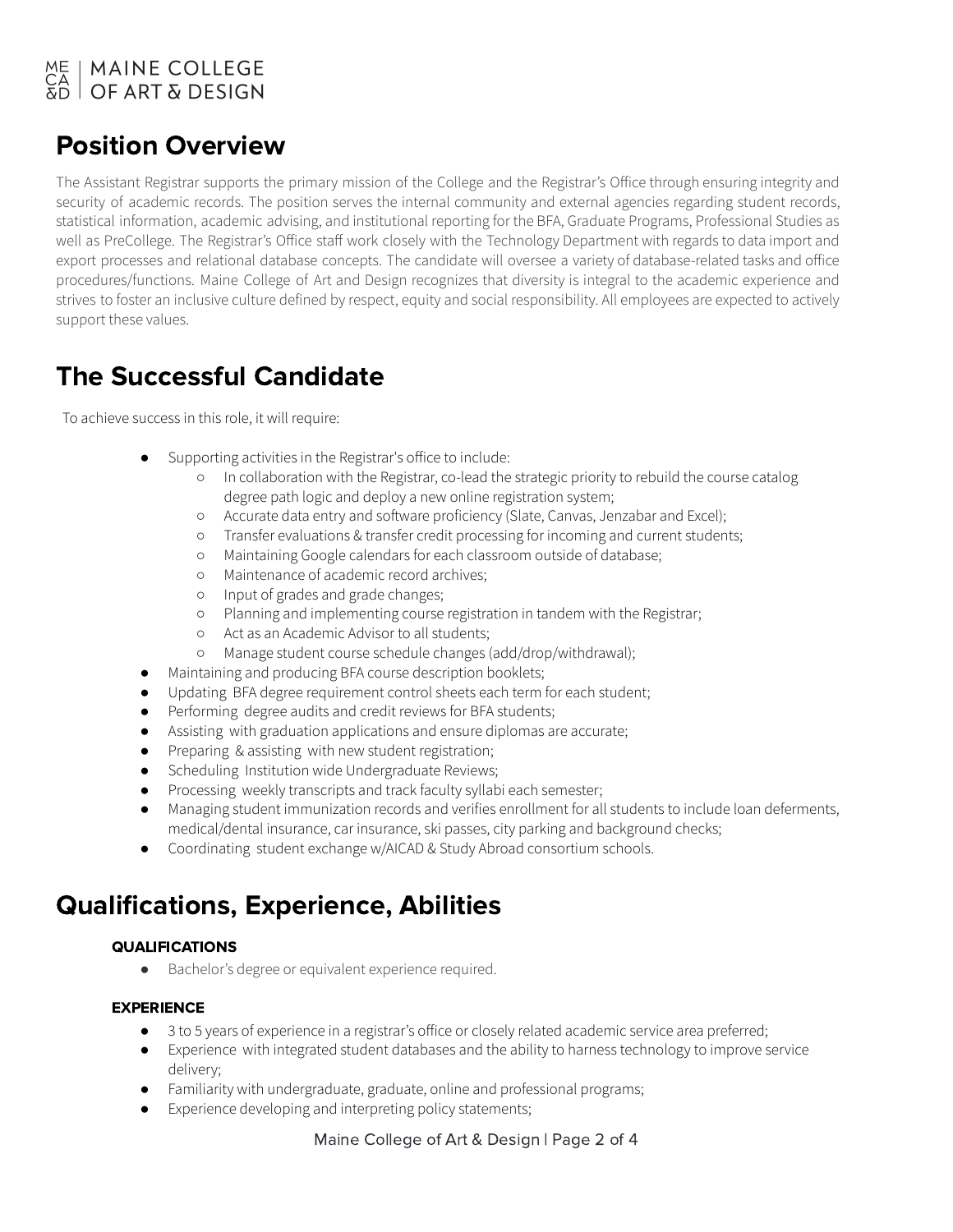## | MAINE COLLEGE  $OCART$  $DESIGN$

● Close familiarity with FERPA policies and guidelines.

#### SKILLS AND ABILITIES

- Strong collaboration skills, with the ability to keep both the strategic picture and operation details at the forefront;
- Strong skills in organization, communication and problem-solving with the ability to evaluate and assess policies and systems and to co-facilitate change processes;
- Evidence of highly developed analytical, technical, and communication abilities;
- Strong belief in student focused processes and procedures, along with a commitment to outstanding service;
- Understanding of small college work environment;
- Knowledge of computers and emerging technologies is a plus.

## The Institution

Maine College of Art & Design is an independent college of art and design located in the center of the thriving arts district of Portland, Maine. Established in 1882, the College currently enrolls approximately 550 students, the majority of whom are in the undergraduate program. About 1,000 students take classes through MECA&D's Continuing Studies Program annually. MECA&D's Joanne Waxman Library is an important resource of art and design oriented books and periodicals for the region. The Institute of Contemporary Art at MECA&D is a vibrant site for the exhibition of contemporary art.

MECA&D is characterized by its intimate learning community, its interdisciplinary nature and the breadth of its programs. It confers the degrees of Bachelor of Fine Arts in eleven majors, Master of Fine Arts in Studio Art, Master of Arts in Teaching, and the Salt Graduate Certificate in Documentary Studies. Our goal at MECA&D is to teach each student how to transform aspirations and values into a creative practice that serves as the foundation for a lifelong pursuit of personal and professional goals.

Maine College of Art & Design is accredited by the New England Commission of Higher Education (NECHE) and the National Association of Schools of Art and Design (NASAD). The College's accreditation status with both agencies was renewed in 2016.

## Strategic Direction

MECA&D's seven-year strategic (2020-2027) plan builds on our historic positioning in Portland's arts district, a shared strategic vision, and proven ability to embrace change.

#### **Strategic Plan Priorities**

#### 1. Broaden Our Reach: Online and Distance Learning

Charge: MECA&D will develop a strategy to effectively enter the online and distance learning marketplace in order to expand our audience of learners and generate additional revenue streams.

#### 2. Develop a Culture of Social Change, Racial Justice, and Equity

Charge: MECA&D's commitment to Social Change, Racial Justice, and Inclusion will inform all aspects of the College. We believe placing these values at the forefront of our work cultivates artists who are true agents of change and connects our community to the world in meaningful ways.

#### 3. Academic Excellence